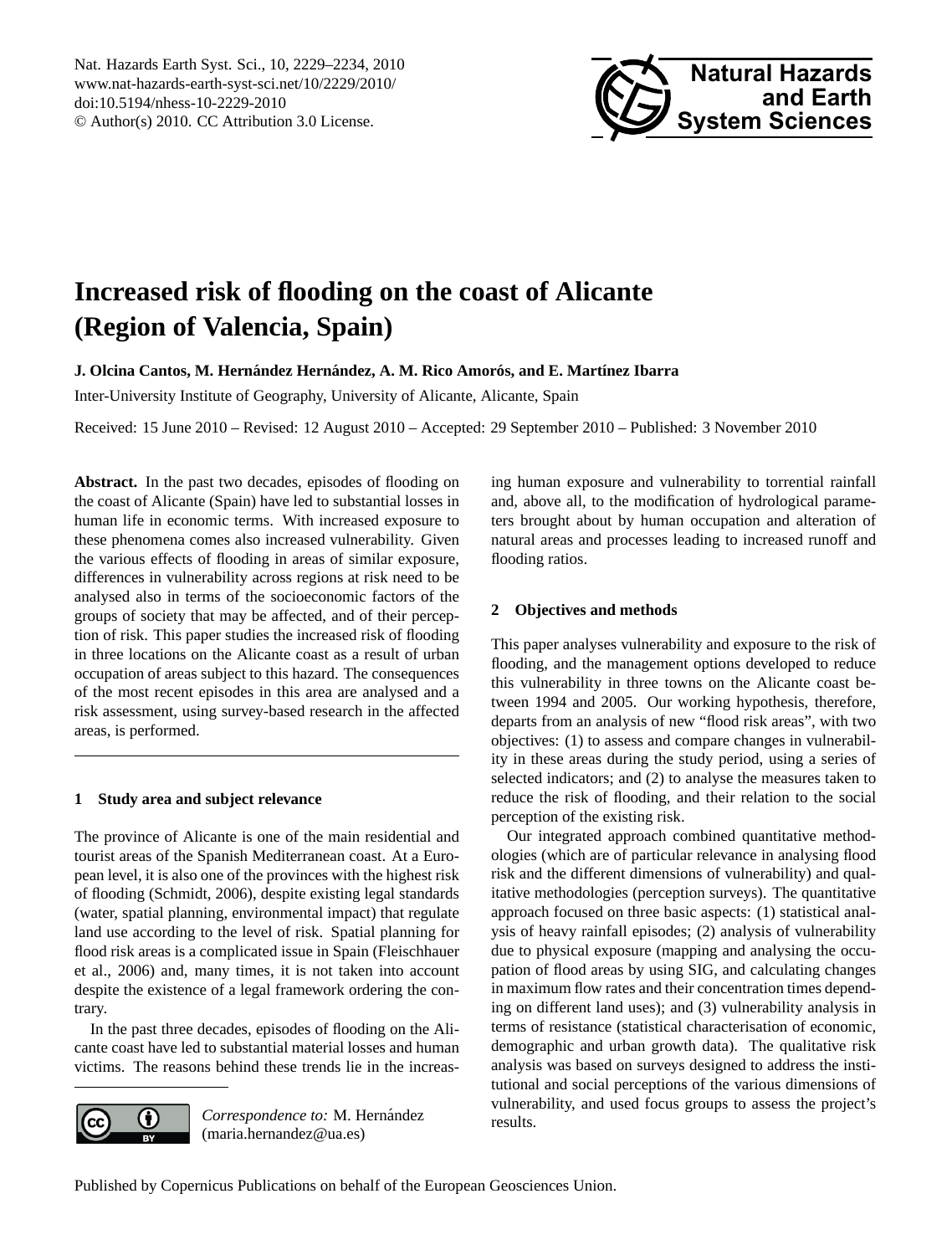

**Fig. 1.** Urban land use (developed) and land approved for urban development in the province of Alicante (2007).

The research involved the following stages:

- 1. Describing the socioeconomic and spatial effects of flood events in three municipalities of the Alicante coast between 1994 and 2005, by mapping "torrential rainfall focus points" and paying particular attention to summer storms, which, in recent years, have led to flood events. Until fairly recently, summer was not prone to heavy rainfall in this area.
- 2. Determining changes in physical exposure to the risk of flooding in the areas mentioned between 1994 and 2005, and defining and mapping new risk areas. More specifically, we are interested in showing how river beds have become incorporated into the urban fabric, and how internal drainage systems have been occupied due to the spread of tourism and residential-based growth. Social agents and affected parties were interviewed to define and assess vulnerability indicators in this particular aspect of physical exposure. In this way, social and economic vulnerability to torrential rains is increased. And, also, the occupation of river beds by urban uses involves a vulnerability increase of a fragile environmental system as well. Mediterranean ephemeral streams, therefore, lose their environmental values.
- 3. How "resistance" to risk on the Alicante coast, that is, the capacity of economic recovery of an area after a catastrophic event, has changed between 1994 and 2005. This involved analysing and assessing economic growth and material well-being in the study area.
- Fig. 1. The contract of Alicante Contract of Alicante Contract of Alicante Contract of Alicante Contract of the sit-4. How "resilience" to risk on the Alicante coast, or the uation before the catastrophe, has changed between 1994 and 2005. This involved analysing both structural (e.g. hydraulic works) and non-structural (legal regulations regarding land use in flood areas) risk management measures. Particular attention was paid to assessing the degree to which these management measures were observed during the study period, particularly with regard to planning documents and the consideration that these documents give to flood risk.
	- 5. How vulnerability has evolved in the study area since the period considered was assessed using indicators for the three dimensions of vulnerability, as explained previously.

# **3 New risk areas created and flooding on the Alicante coast – significant examples**

Despite the considerable diversity of the area, the physical and ecological environment along the Alicante coastline presents a series of natural conditions that favour occasionally large river flows and flooding, which result from the complex combination of climatic, geomorphologic and hydrogeographic factors. The area rests on relatively young and active rock formations that generate a permanent dialectic between mountains and valleys, inland basins and coastal plains withal articulated by a dense network of rivers, streams and ravines. Flows in these fluvial streams increase considerably during situations of heavy rainfall caused by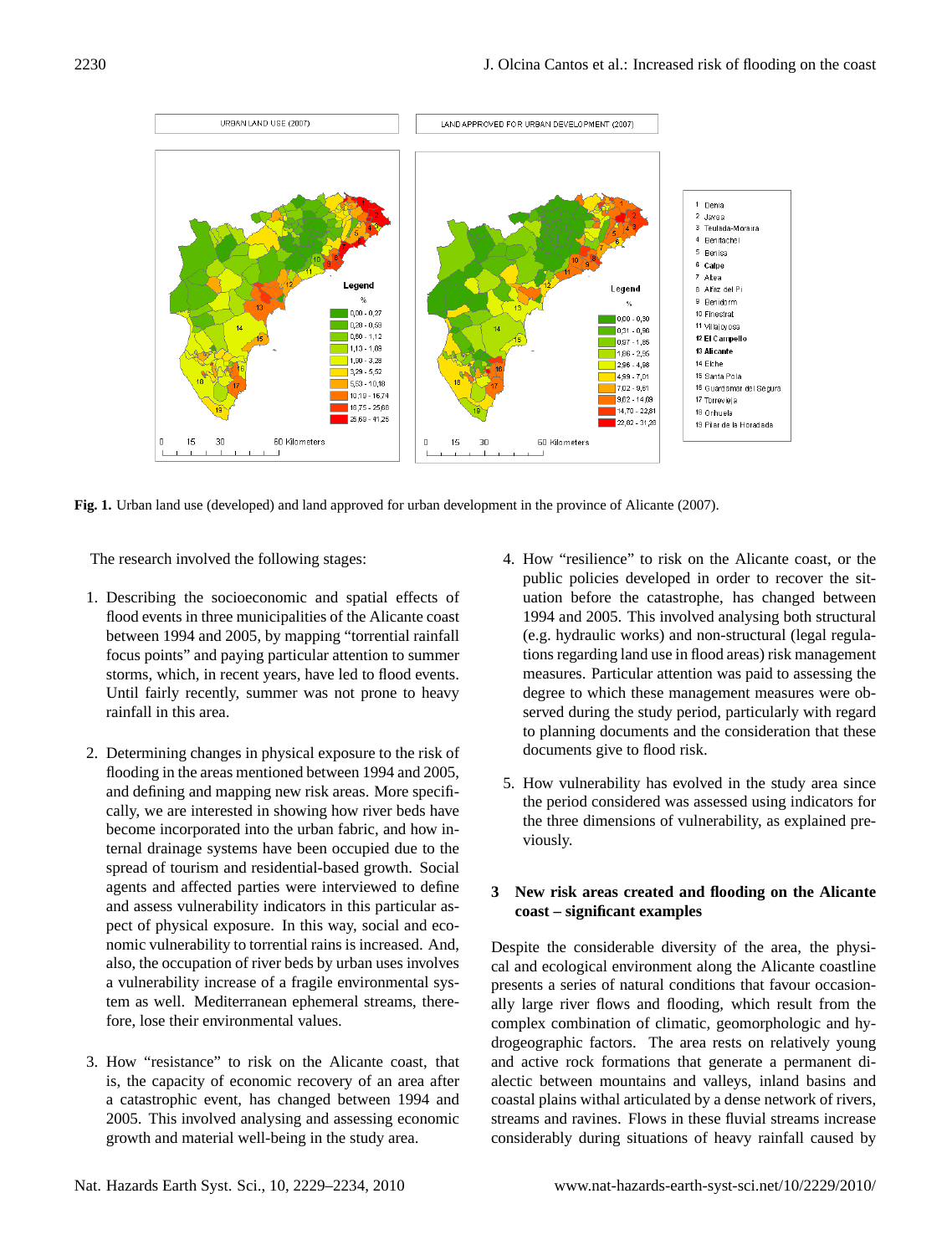masses of cold polar and arctic air in the mid to upper troposphere, together with surface winds from the first or second quadrant and the formation of mesoscale convection structures. The Alicante coast has recorded levels of torrential rainfall in a 24-h period that remain among the highest in Europe, such as the 871 mm that fell in Jávea on 2 October 1957. In hydrogeographic terms, many fluvial collectors behave as true storm basins, with palm-shaped stream channels that help to synchronise and intensify the overflows reaching flood plains and coastal plains.

Natural factors are a determining factor in the frequency and perils posed by flood events, but on the Alicante coast spatial development processes also play a decisive role, particularly in terms of the growth of residential, commercial and leisure facilities, and of new communication infrastructures. Therefore, the past 20 years has seen the development of a new "risk space" in terms of both existing environmental conditions and the intensity of human occupation. The degree of risk to various natural hazards has been considerably intensified as vulnerability and human exposure to these hazards has increased, as with droughts and flooding, earthquakes or wind storms. An alert of this kind was given by the European Spatial Planning Observation Network (ESPON) in 2006 when it indicated that the province of Alicante was one the European areas most at risk from the dangers of flooding (ref).

There are two factors that explain the increase in exposure to this risk: the growth in population due to work-based and leisure, immigration and the spectacular growth of new urban spaces due to the spread of residential areas. Between 1998 and 2009 the population of Alicante increased from 1 388 933 to 1 917 012 persons. This growth is even higher in coastal towns, many of which doubled in size during the same period. For the whole of Alicante in 2009, 45.6% of the population had been born outside the province, and 446 368 residents were from foreign countries. To a large extent, this growth in population is connected to property development, a sector in which Alicante has displayed strong dynamics, as shown by data for 2006, year in which the province was fifth in Spain in the number of housing units built, behind Madrid, Barcelona, Murcia and Valencia, all of which with considerably higher population. This process has implied a notable increase in the urbanised area or has the potential for urbanisation in the coastal towns (Fig. 1). The presence of numerous torrential riverbeds that are normally dry means that these riverbeds or the spaces nearby are often used as construction sites, despite the existence of laws prohibiting such developments.

Therefore, new areas at risk of flooding on the coast of Alicante have been created by the spread of the urban expansion in both consolidated towns and recently created residential areas. There are various causes behind the factors that exacerbate the danger of flooding, but the following two can be especially highlighted in general terms: (a) full occupation, and bottlenecking or burying of natural waterways;

(b) urban growth, with street layouts on ravines or former coastal wetlands, with deficient designs and no rainfall evacuation systems, leading to flooding or pooling of water from heavy rainfall.

There are several examples of these processes in the study area. In the Campo de Alicante, the area occupied by a former lagoon and by the Huerta de Alicante experienced an intensive transformation in the second half of the 20th century, which led to the growth of residential areas, commercial and sanitary installations and communication infrastructures. All these developments have completely altered flooding behaviour, by increasing the ratio of runoff water. Thus, the main feature of the fluvial elements in this district (which can be applied to the rest of the Alicante coast) is the strong waterproofing of the basin slopes due to the growing effect of urbanisation in the areas closest to the coast. Within this district, the town of El Campello has experienced intensive transformation due to land occupation for urban and tourist uses. Numerous short, steep ravines run from south to north in the area of the town's coves and along a 16 km stretch of the coastline (Amerador, Mesell, Aigues Baixes, Solana, Castañeta and Carritxar). All this area is full of residential developments which, in many cases, are built on top of fluvial channels and, therefore, unaware of the dangers incurred in episodes of torrential rainfall. This is the case of the Amerador, Coveta Fumá and Venta Lanuza developments, among others.

On the Southern Alicante coastline, the town of Orihuela abounds in ravines and former streams used to feed dryland crops, which have suffered major alterations due to the introduction of irrigation and urban development. One example of this is the Cañada de las Estacas (Fig. 2), where housing blocks have been built in the river channel itself, even at the upper end, where buildings can be observed on the actual banks of the river., These banks, moreover, are themselves sometimes used as a source of aggregate for the constructions. The same occurs in the section between the Cartagena highway and the N-332 road (*Las Filipinas, Tierras Nuevas, Les Dolses and La Mosca*), where there has been major urban and tourist-based expansion.

# **4 Social perception of the risk of flooding – individual resilience and local risk management**

When assessing how the risk of flooding is perceived by society, it is particularly relevant to ascertain the opinion and participation of those affected by the risk areas established in the Water Framework Directive 2000/60/EC, the European Land Strategy (1999) and Directive 60/2007 on flood risk management. Following these recommendations, 285 surveys were conducted and processed, with a level of significance of at least  $\pm 10\%$ , in the coastal towns of Calpe, Alicante and El Campello. We used a direct survey administered to 95 people in their homes in each town. These towns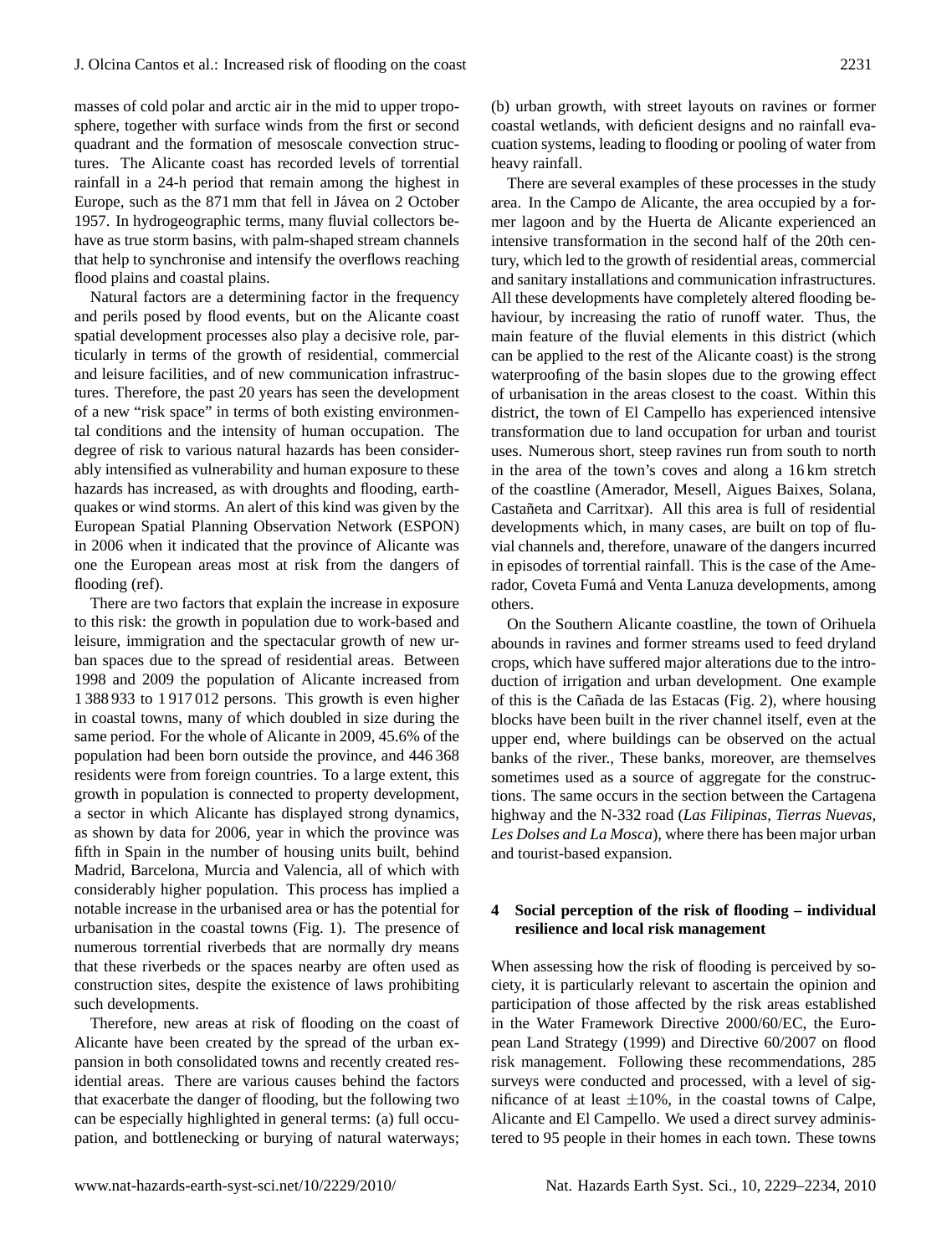

**Fig. 2.** Urban sprawl on the south coast of Orihuela.

were chosen for two basic reasons: (a) a high concentration of population and economic activity along the coastline; (b) existing contrasts between these local areas in terms of both their socioterritorial model and the actions taken to reduce vulnerability to the risk of flooding.

Two other reasons for choosing these towns are worth mentioning:

- 1. Calpe is an example of a town recently affected by heavy flooding (2007) and which lacks significant flood control works. Field work was carried out and 604 photographs were analysed in order to lay out the area and determine the height of the water that flooded the town.
- 2. El Campello is experiencing accelerated urban sprawl, under a situation of lack of planning or lack of compliance with planning, but has suffered no extraordinary catastrophes in recent years. Ravines and streams in the north and centre of the town were analysed.
- 3. The city of Alicante was chosen because of major investments in flood control works following the catastrophic flooding episode of 1997. The survey areas chosen focused on the most affected sectors as a result of historic flooding in 1982 and 1997, particularly streets on former ravines that have been incorporated into the urban grid and which were included in the Anti-Flooding Plan.

The surveys were aimed at gathering information based on the social perception and assessment of aspects of resistance and resilience to flooding. A total of 23 questions were asked, divided into three main themes: (a) profile of participant; (b) experience of the risk of flooding; and (c) adaptation to this risk. The opinion poll was aimed exclusively at residents living in flood prone areas. With the aim of increasing the capacity of analysis and of improving the conclusions obtained, the results were cross-referenced by dividing the sample into permanent inhabitants and seasonal residents, as well as whether each group had been affected or not by any flooding events. More specifically, the results were analysed using two main variables: individual resilience and local management. For the latter, attention was paid to how inhabitants perceived local management practices and the proposals made to improve local flood planning and management.

Analysis of individual resilience focused on the measures taken by those affected, how they perceived the risk and the protective measures taken to deal with the risk of flooding. A majority of the citizens affected by flooding had taken no actions to cope with this risk, except in El Campello. Specifically, 93% of the interviewed in Calpe, 82% in Alicante and 46% in El Campello had not taken any individual measures. This is mainly due to the dominant urban environment in which the surveys were conducted: the results reflect that 98% and 99% of those surveyed in Calpe and Alicante lived in densely populated urban areas, whereas this relative figure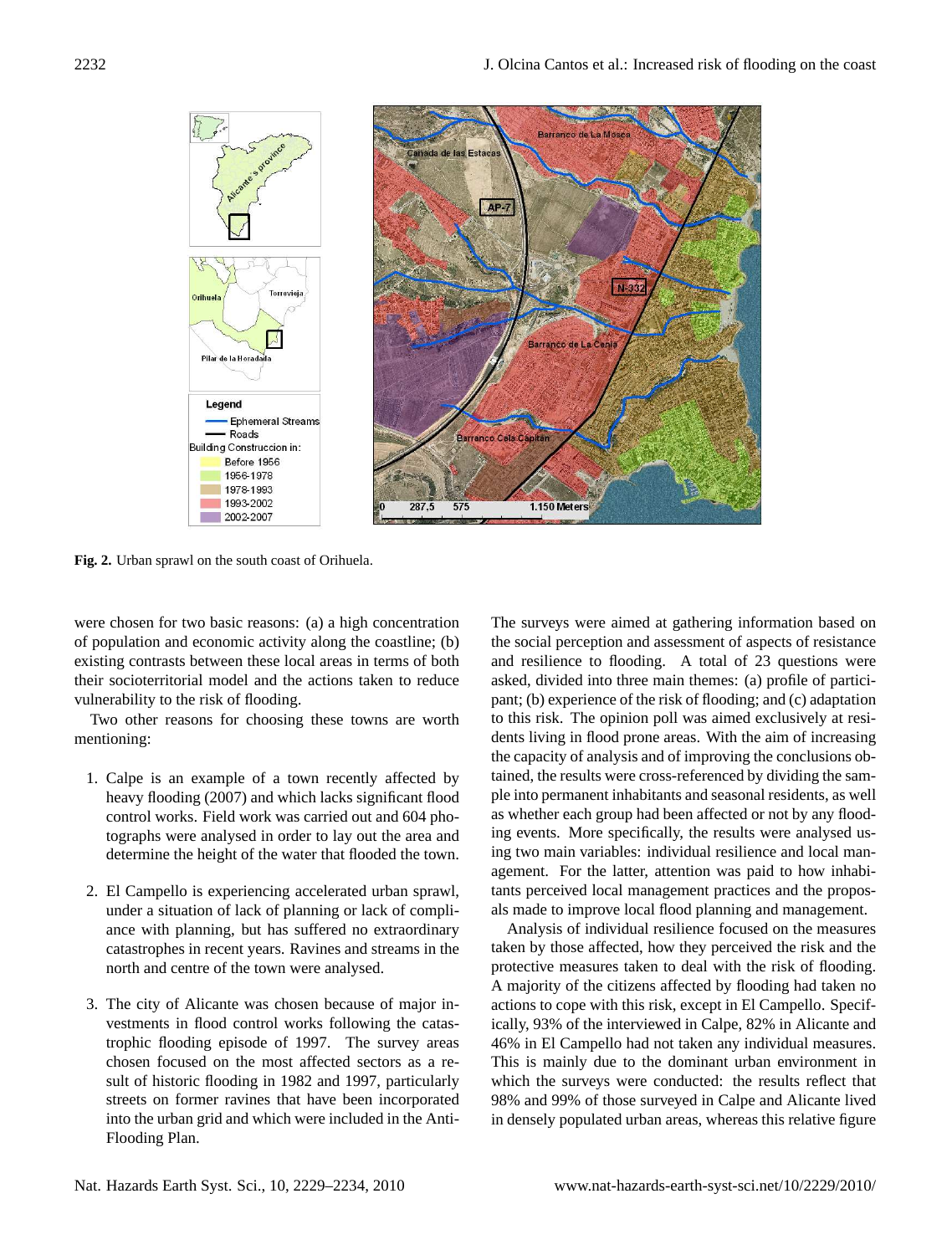dropped to 25% for El Campello, which would explain why the citizens of this town had taken measures of some kind to deal with flooding.

The majority of those surveyed believed that where they lived was not subject to flooding (Fig. 3), particularly in Alicante, where 90% of the participants gave this response, whereas the same opinion was given by 72% of the respondents in Calpe and El Campello. This would reflect the favourable assessment given about how the Anti-Flooding Plan has been implemented in Alicante, whereas almost no defensive works had been implemented in the other two towns. In general, as expected, those with the greatest sense of security were unaffected residents, particularly those who only live temporarily in the town (with the exception of Calpe). The main measures taken by participants to deal with the risk of flooding were home insurance and elements to protect their homes (waterproofing, measures to prevent water entering the house, etc.), and placing valuable objects away from danger areas. In El Campello, most of the permanent residents that have been affected (86%) have taken some measure of protection of their own.

With regard to how the risk from flooding is perceived in the affected towns, the majority of those surveyed think that the risk is real and dangerous, conveying a pessimistic image of flooding (64% in Calpe and 85% in El Campello, with the lowest relative figure of 62% in Alicante). The lower figures for Calpe and Alicante are due to the fact that in both cases the authorities have carried out defensive works against flooding, mainly in the form of high-capacity rainwater collectors. El Campello, however, has some significant shortcomings in this regard, and the town has only carried out occasional work on the Cabrafich ravine and in the River Seco, although the technical services of the Group of Municipalities of L'Alacanti produced a "Study Report on Rainwater in El Campello" in 2007, which includes a detailed analysis of the risk of flooding and the possible defences that could be installed in each of the town's three risk areas (Calas, the town centre and Playa de Muchavista). In the case of El Campello, clear differences have been observed in the risk of flooding perceived by those that have been affected and by those that have not, as the former are of the opinion that the way the issue is managed is becoming worse (96% compared with 74%). However, it should be noted that a fairly large number of those surveyed (10%) did not give an opinion on this matter.

Finally, the opinion of those surveyed should be considered concerning the measures that should be taken by local councils to reduce the risk of flooding. The most striking aspect in this regard is the high percentage of those surveyed that did not give an opinion or did not answer the question which may be related to the perception that flood management should be left to the "government" and is not a private affair. This answer was the first option chosen in Calpe and Alicante, and the third in El Campello, with figures of 38%, 35% and 15%, respectively. This state of opinion may also be explained by the lack of information that citizens have in terms of natural and environmental risks. The second most popular option is that building developments should be banned in flood prone areas, with figures of 12% in Calpe, 25% in El Campello and 13% in Alicante. In this regard, it should be noted that El Campello is where the highest figure was recorded, with 30% of the answers. In fact, this measure in particular was defended by participants that had been affected by flooding.

## **5 Conclusions**

Despite the existence of legislation and plans that regulate land use on the coast of Alicante, large areas at risk of being flooded have been transformed and occupied (Greiving et al., 2006). This is because in Spain, before the effects of the catastrophic flooding that occurred in Biescas (August 1996), Alicante (September 1997) and Badajoz (November 1997), the risk of flooding was not contemplated in urban and spatial planning regulations. It was only as a result of article 15 of Spain's 2008 Land Law that the mapping of natural risks became a mandatory consideration on how subsequent land use is determined. In the Region of Valencia, the existence of a flood risk prevention plan as part of spatial planning initiatives (Patricova, 2003) has also been unable to halt processes of urban development on flood prone land. The result has been a major increase in the risk of flooding in most of the region's coastal towns. In the province of Alicante, the increase in built-up surface area in the towns of Denia, Calpe, Benidorm, El Campello, Alicante, Guardamar and Orihuela has not taken into consideration the local geography. Flood prone areas (riverbeds, shores and precarious drainage areas) have been developed as a result. Finally, we must pay attention to a process in which the occupation of flooding areas always goes ahead of planning to reduce the flood hazard. That land use planning cannot contain urban growth in flood prone land may be due either to the large amount of urban development approved before 2003 (year of implantation of the Patricova) or to the lack of control by the autonomous administration over the municipalities in what concerns the application of the rules established in the Patricova.

The analysis of the surveys presented in this paper reveals a lack of awareness among the population of the land on which they live, particularly in terms of the risk of flooding. Recent flooding events, however, have created a number of affected individuals, and awareness of the issue may be rising. However, the lack of knowledge is more noticeable among seasonal inhabitants or residents who have not lived in the area for very long. This last factor is of considerable significance given the notable increase in the coastal towns' population of retired and early-retired residents from Western and Northern Europe. It is interesting to emphasize the fact that the majority of people who live in areas of risk think that measures of risk management are the responsibility